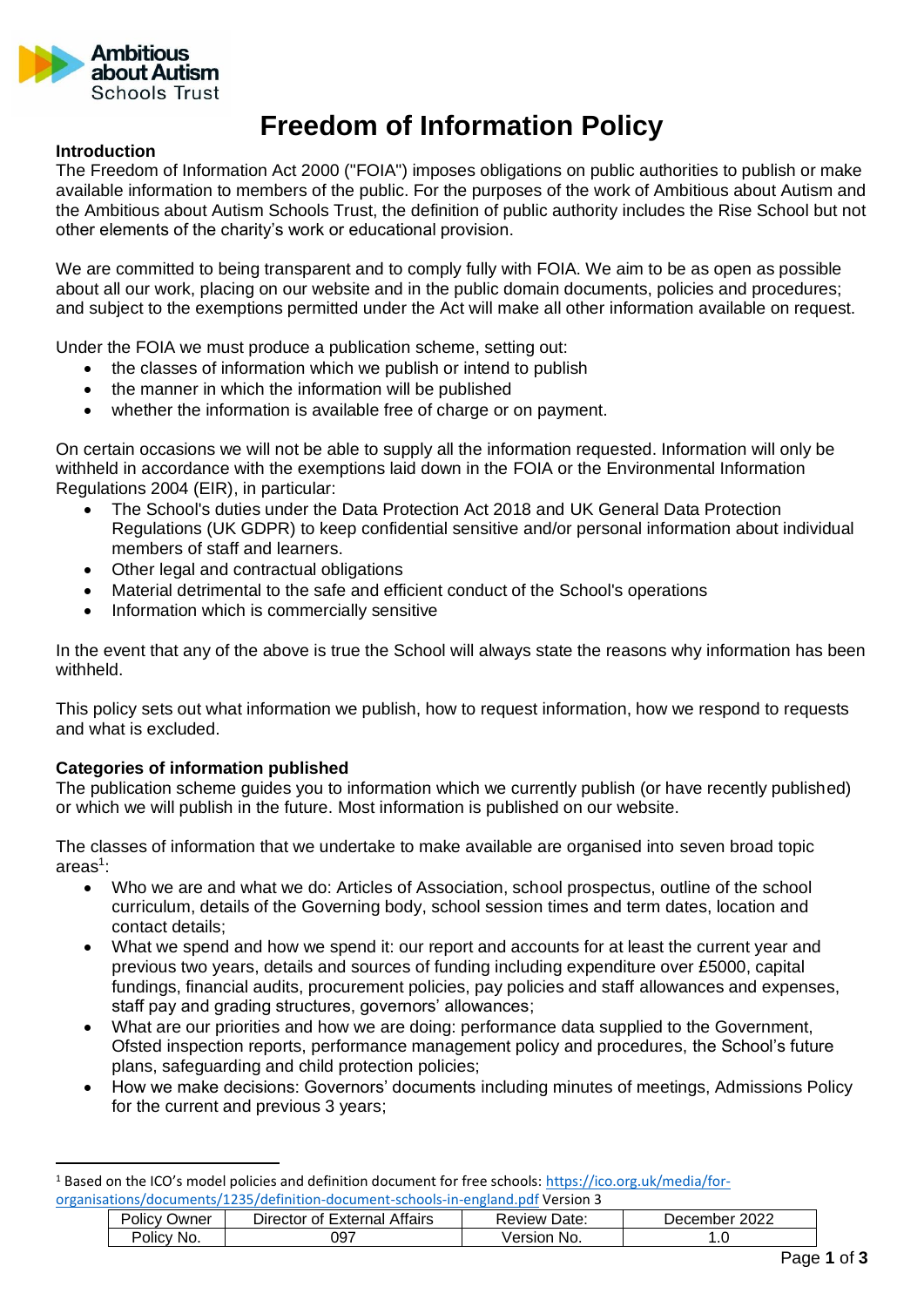- Our policies and procedures: our written protocols including policies related to learning, any required by statute, records management and personal data, equality, diversity and inclusion, staff recruitment, charging regimes;
- Lists and registers: any required by law;
- The services we offer: the school prospectus, newsletters, leaflets, media releases, extra curricula activities, out of school clubs, services for which the school charges a fee.

## **How to request information**

If you require a paper version of any of the documents within the scheme, please contact the school by telephone, email, fax or letter. Contact details are set out below.

Leigh-Anne Sullivan, The Rise School Business Manager Telephone: 020 8099 0640 Email: [Leigh-AnneSullivan@TheRiseSchool.com](mailto:Leigh-AnneSullivan@TheRiseSchool.com) Address: The Rise School, Browell's Lane, Feltham, TW13 7EF

To help us process your request quickly, please clearly mark any correspondence 'PUBLICATION SCHEME REQUEST' (in CAPITALS please).

If the information you're looking for isn't available via the scheme and isn't on our website, you can still contact the school to ask if we have it.

There is no need for you to explain your reasons for the request, or to state explicitly that it is a request under FOIA. Requests for information must be made in writing, including email. The request must state the name and address of the person applying for the information and the required information.

## **Paying for information**

Information published on our website is free. Single copies of information covered by the classes listed above are provided free. If your request means that we have to do a lot of photocopying or printing, pay a large postage charge then we will let you know the cost before fulfilling your request.

## **Dealing with requests**

Recorded information held by the Rise School is subject to the requirements of the FOIA. The type of information which may be requested can be paper or electronic and may include draft documents, agenda, minutes, emails, diaries, photographs, sound and video recordings and even rough handwritten notes.

Where a valid request is received, there is a duty on the Rise School to confirm or deny whether it holds the information and if it does hold it, to provide the information so long as an exemption does not apply.

If information is requested, but is not held, the Rise School will inform you of this. In exceptional cases the School may not be able to either confirm or deny if the information requested is held.

When a request is unclear the School will ask for clarification. Our expected turn-around for acknowledging requests is 3 working days and to respond with the requested information within 20 working days of receipt of a valid request. If this is not possible the applicant will be informed on an ongoing basis.

## **Exemptions**

The FOIA does not entitle applicants to be given all information held by the School. The FOIA sets out exemptions from the right of access to information.

In broad terms, there are two kinds of exemptions:

- Absolute exemptions the right to information is completely over-ridden by the exemption
- Qualified exemptions where an exemption may be applied, but the Commission must weigh up competing interests to decide whether it serves the interests of the public better to withhold or disclose the information. This is known as the public interest test.

| Policy Owner | Director of External Affairs | Review Date: | December 2022 |
|--------------|------------------------------|--------------|---------------|
| Policy No.   | 097                          | Version No.  | 1.O           |